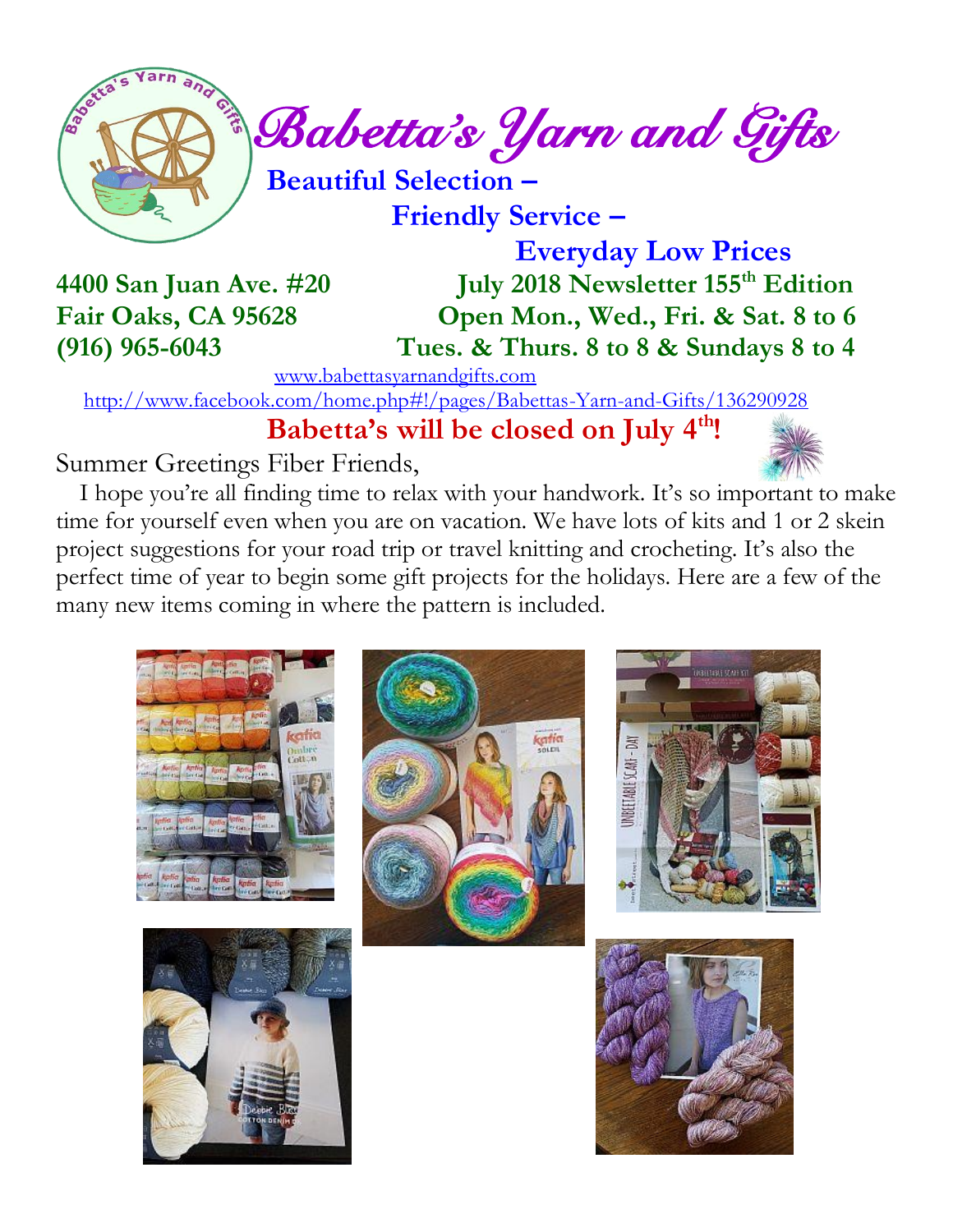Thanks to those who came out to "Knit in Public" June 9<sup>th</sup>. First we had a group of grownups and then this inspiring knitting club of soon be 5<sup>th</sup> graders who stopped by with their teachers for an end of the year field trip to participate. Thanks Joyce!

### What's new?



















1 ball baby sweater with Phoenix Print <https://www.ravelry.com/patterns/library/all-in-one-baby-top>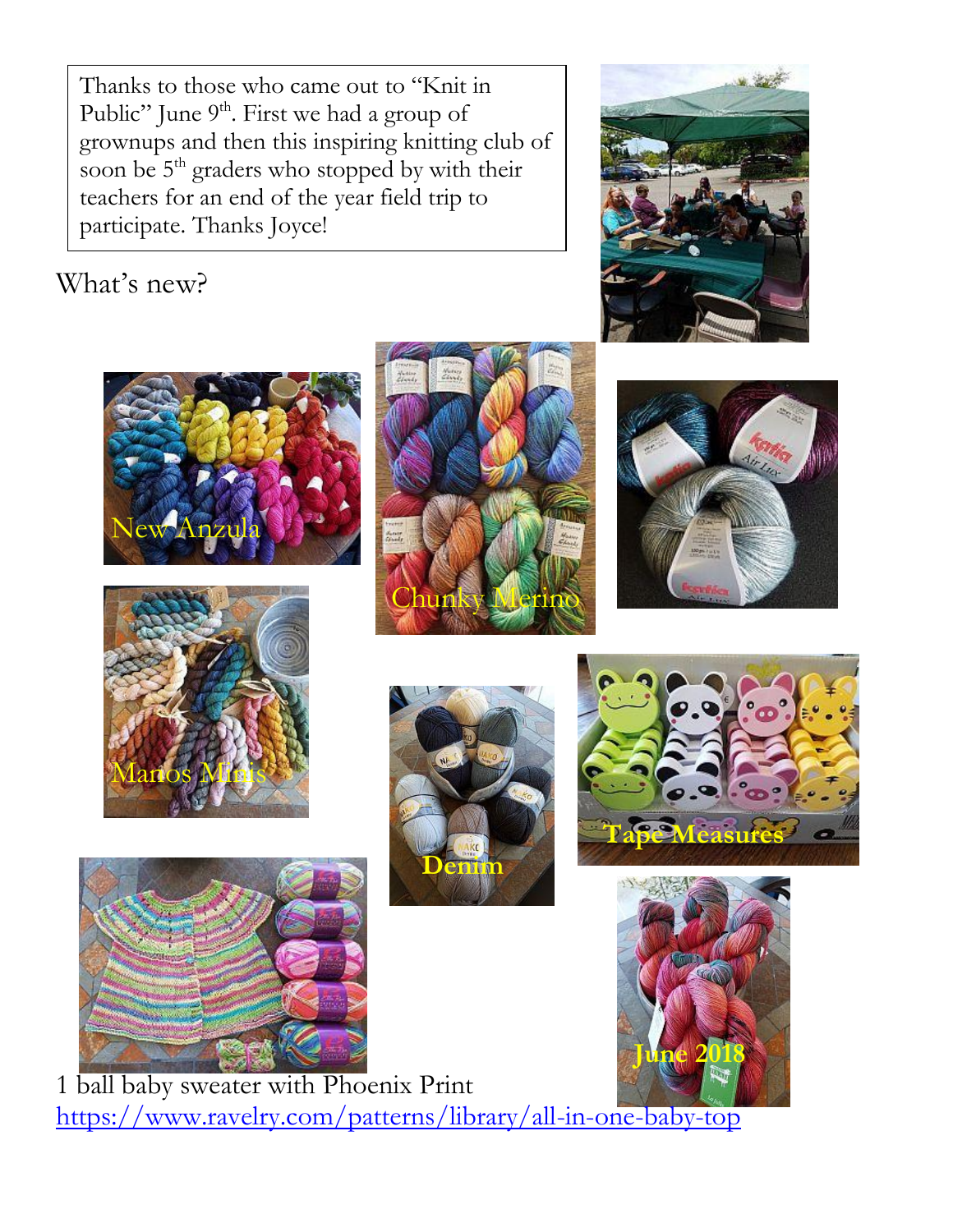

 As many of you already know one of our favorite yarn companies is closing down operations this summer. **Classic Elite Yarn** has always had a strong representation on our shelves but will no longer be available for reorder. Well that being said it's time for us to wind down our supply. We are starting out offering a 10% discount off all CEY yarns and patterns. We have 23 different yarns and sweater quantities in many of them. Shop early for the best selection of colors and quantities. The discount level will increase as our supply diminishes. Look for the red tags throughout the shop.

### **Classes for July 2018 at Babetta's 916-965-6043**

 *In our project classes you can learn to knit anything from scarves to socks to felted purses to lace shawls to hats to sweaters. Pick your project and join in the fun. Our knitters inspire each other to try new things by sharing ideas and showing off their latest creation. Sign up for one of our classes and you will receive a coupon for 10% off materials.*

 **Pre-registration is required as class sizes are limited. Please choose your dates carefully. Because of scheduling conflicts and complications, make-up classes will only be allowed under special circumstances and individual consideration.**

*Our project class knitting teachers Maya & Gustine have been teaching at Babetta's for 12 years and can help you make your fiber dreams come true in a fun and patient atmosphere.*

**Tuesdays July 10, 17 & 24** Knitting Project 10am – 11:30am fee \$50 Knitting Project 6pm – 7:30pm fee \$50 **Wednesdays July 11, 18 & 25** Knitting Project  $1pm - 2:30pm$  fee \$50 Knitting Project 3:30pm- 5pm fee \$50 **Thursday July 12, 19 & 26** Knitting Project 10am – 11:30am \$50 Knitting Project 6pm  $-$ :30pm fee \$50 **Saturdays July 14, 21 & 28** Knitting Project 4pm – 5:30pm fee \$50.

#### **Private Lessons**

Knitting or Crochet \$20 an hour Group Knitting or Crochet Private lessons \$15 an hour per person. Spinning or weaving \$25 an hour Group rates are \$20 an hour per person. 50% deposit required when scheduling. Cancellations with less than 24 hour notice will forfeit deposit with exceptions for emergencies. Other cancellations can be transferred to rescheduled lessons or store credit.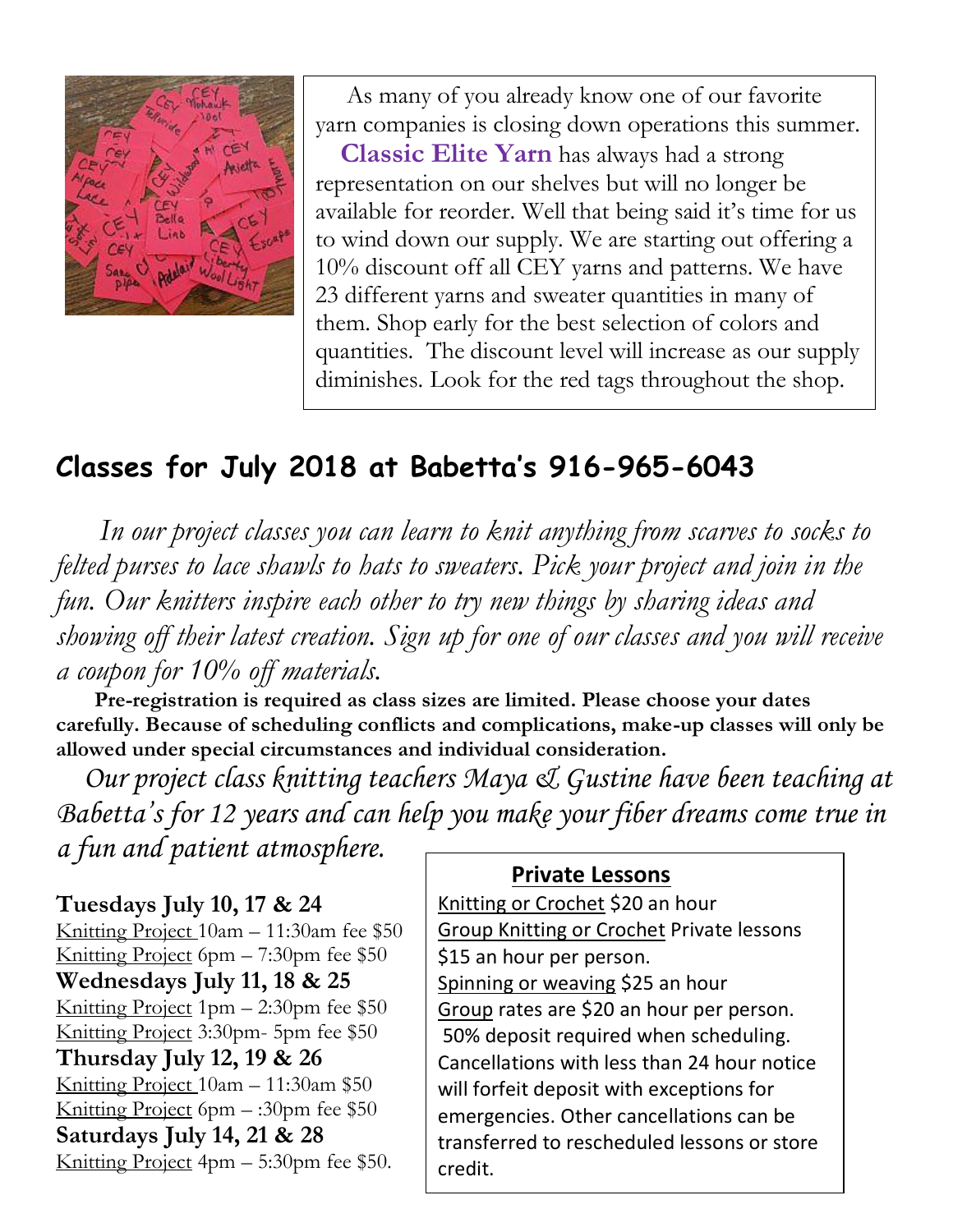### **Charity Knitting Group**

 How would you like to do some charity knitting/crocheting with a lovely group of people? **"The Purls of** *Fair* **Oaks"** meets the second Thursday every month from 10am to noon here at **Babetta's.** This wonderful group of knitters makes newborn hats for local hospitals as well as other local charity groups. If you'd like to come join the group there's always room for more. This month's date is July12. If you'd like to drop off any knitted or crocheted donation items you can do that at any time and I will pass them on.

# **Free patterns for July 2018**



## **Crocheted Pillars Scarf**

Materials: 2 balls Mondial Lucente, size G hook

Ch 24, set up row: sk 1 ch, sc across=23 sc

Row 1: Ch 5, turn (counts as trc  $+$  1 ch here and throughout),  $*$  vo twice, go into next st, yo and come through st, yo come through 2, yo, sk1, go into st, yo and come through st, (yo come through 2)x 3, ch 2, repeat from \* to the last st, ch 1, trc in last st

Row 2: Ch 1, turn, sc in 1<sup>st</sup> st, sc in ch1 sp, \*sc in next st, 2 sc in ch 2 space\* repeat across ending with sc in last st, sc in ch1 sp, sc in the  $4<sup>th</sup>$  ch of the turning ch

Repeat these 2 rows ending with row 2. Wet block for best results.

# **Fan Lace Scarf**

Materials: size 6 needles,1 skein Autumnwind Hand-dyed CC & 1 ball Autumnwind MC

 $CC$  54 with CC with longtail cast on K 3 rows